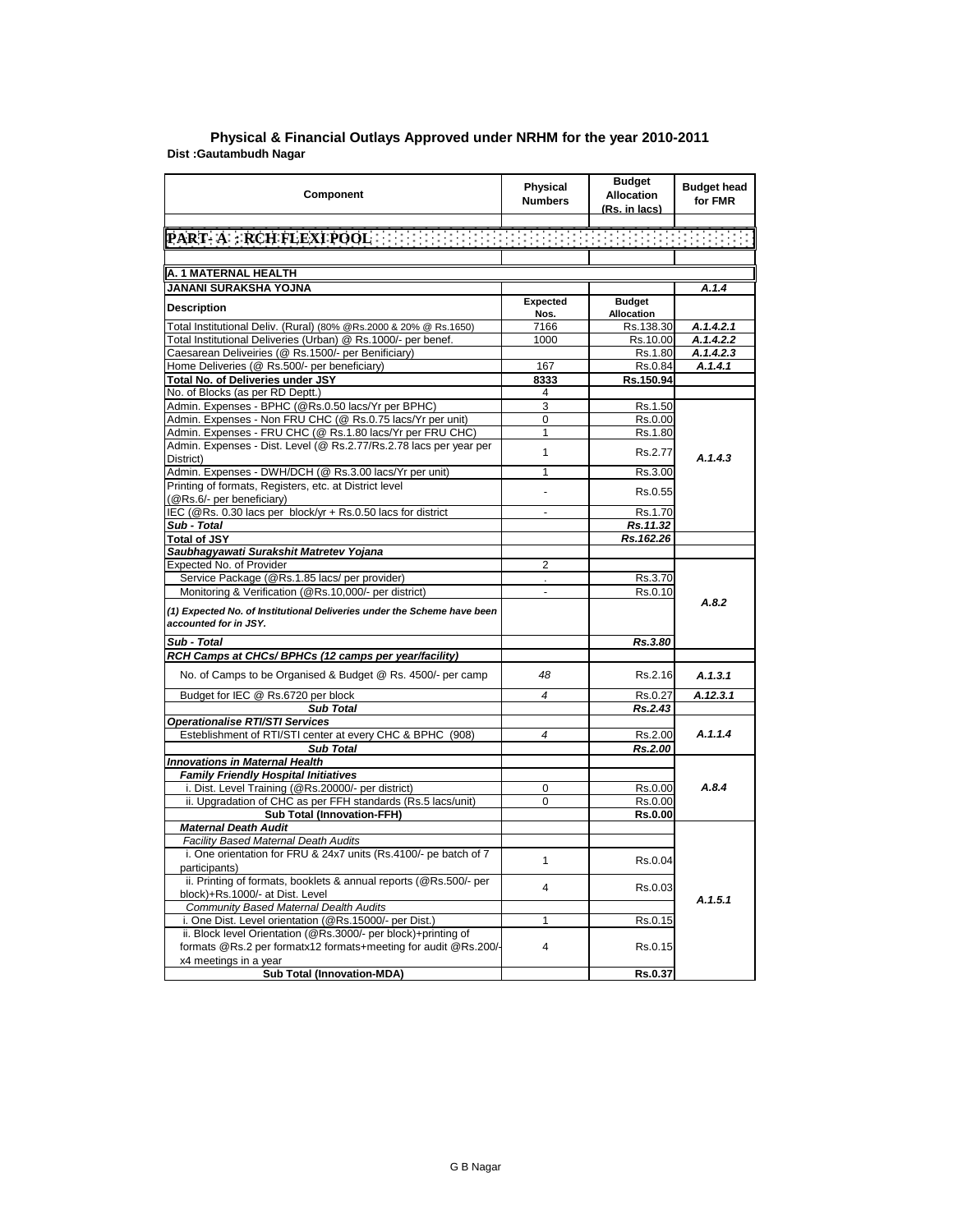| Component                                                                             | <b>Physical</b><br><b>Numbers</b> | <b>Budget</b><br>Allocation<br>(Rs. in lacs) | <b>Budget head</b><br>for FMR |
|---------------------------------------------------------------------------------------|-----------------------------------|----------------------------------------------|-------------------------------|
| <b>Pregnant Women &amp; Child Tracking</b>                                            |                                   |                                              |                               |
| i. Orientation Workshop                                                               |                                   |                                              |                               |
| (a) At Dist. Level                                                                    | 1                                 | Rs.0.18                                      | A.10.3                        |
| (b) At Block Level @ Rs.6500/- block                                                  | $\overline{4}$                    | Rs.0.26                                      |                               |
| ii. Printing of formats (730 format/block @Rs.2 per format)                           | 2920                              | Rs.0.06                                      |                               |
| Sub Total (Innovation-Preg. Women & child tracking)                                   |                                   | <b>Rs.0.50</b>                               |                               |
| Strengthening of Sub Centers Accridited under JSY                                     |                                   |                                              |                               |
| Dissemination meeting in the District @ Rs 5000/-                                     | 1                                 | Rs.0.05                                      |                               |
| Upgradation of Sub Centre in Dist (From State Level)                                  | 29                                | Rs.0.00                                      | A.1.1.5                       |
| Sub Total (Innovation-S.C. Accridited under JSY))                                     |                                   | Rs.0.05                                      |                               |
| Sub Total (Innovation in Maternal Health)                                             |                                   | Rs.0.93                                      |                               |
| Sub-Total (Maternal Health)                                                           |                                   | Rs.171.41                                    |                               |
| A.2 CHILD HEALTH                                                                      |                                   |                                              |                               |
| <b>Comprehensive Child Survival Programme (CCSP)</b>                                  |                                   |                                              |                               |
| CCSP Training - FBNC (in 1st & 2nd phase districts only)                              |                                   |                                              |                               |
| Training Site - District Women Hospital                                               |                                   |                                              |                               |
| <b>Expected No. of Participants</b>                                                   | 0                                 |                                              |                               |
| No. of Batches to be Organised and Budget @ Rs.12,000 per Batch                       | 0                                 | Rs.0.00                                      | A.11.5.2                      |
| No. of Batches to be Supervised and Budget @ Rs.3,200 per Batch                       | 0                                 | Rs.0.00                                      |                               |
| Sub - Total                                                                           |                                   | Rs.0.000                                     |                               |
| Training at Medical College under CCSP Prog                                           |                                   |                                              |                               |
| Support staff to Medical Collage                                                      |                                   | Rs.0.00                                      | A.11.5.2                      |
| Physicians training/F-IMNCI                                                           |                                   | Rs.0.00                                      |                               |
| <b>Sub Total</b>                                                                      |                                   | Rs.0.000                                     |                               |
| <b>CCSP Training - NSSK (in 3rd phase districts only)</b>                             |                                   |                                              |                               |
| Training Site - District Women Hospital                                               |                                   |                                              |                               |
| Expected No. of Participants                                                          | 35                                |                                              |                               |
| No. of Batches to be Organised and Budget @ Rs.38,500 per Batch                       | 2                                 | Rs.0.77                                      | A.11.5.5                      |
| No. of Batches to be Supervised and Budget @ Rs.3,500 per Batch                       | 1                                 | Rs.0.035                                     |                               |
| Sub - Total                                                                           |                                   | Rs.0.805                                     |                               |
| CCSP Training of ASHAs, ANMs, LHVs - (1st & 2nd Phase<br>Districts)                   |                                   |                                              |                               |
| Expected No. of Participants (approx. 24 per batch)                                   | 0                                 |                                              |                               |
| No. of Batches to be Organised and Budget @ Rs.1,65,000 per Batch                     | 0                                 | Rs.0.00                                      | A.11.5.1                      |
| No. of Batches of ToT and Budget @ Rs.2,39,000 per Batch                              | 0                                 | Rs.0.00                                      |                               |
| Sub - Total                                                                           |                                   | Rs.0.00                                      |                               |
| CCSP Training of ASHAs, ANMs, LHVs - (3rd Phase Districts)                            |                                   |                                              |                               |
| Expected No. of Participants (approx. 24 per batch)                                   | 200                               |                                              |                               |
| No. of Batches to be Organised and Budget @ Rs.1,65,000 per Batch                     | 8                                 | Rs.13.20                                     | A.11.5.1                      |
| No. of Batches of ToT and Budget @ Rs.2,39,000 per Batch                              | 1                                 | Rs.2.39                                      |                               |
| Sub - Total                                                                           |                                   | Rs.15.590                                    |                               |
| CCSP Training of Supervisors (in 1st & 2nd phase districts<br>only)                   |                                   |                                              |                               |
| No. of Batches (16 participants) to be Organised and Budget @<br>Rs.24,500 per Batch  | 0                                 | Rs.0.000                                     | A.11.5.1                      |
| No. of Batches to be Supervised and Budget for Observer Visit @<br>Rs.3,200 per Batch | 0                                 | Rs.0.00                                      |                               |
| Sub - Total                                                                           |                                   | Rs.0.000                                     |                               |
| <b>Site Stregthening</b>                                                              |                                   |                                              |                               |
| Strengthening of FBNC/NSSK Site (@ Rs.30,000/- per site)                              | 1                                 | Rs.0.50                                      | A.11.5.1                      |
| Strengthening of CCSP Training Site (@ Rs.2,33,500/- per site)                        | $\mathbf{1}$                      | Rs.2.335                                     |                               |
| <b>Sub Total</b>                                                                      |                                   | Rs.2.835                                     |                               |
| Establishment, Operationalisation & Construction of SNCU                              |                                   |                                              |                               |
| Establishment and Operating Exp. Of old SNCU in 7 Dist. @Rs.25<br>lacs                | 0                                 | Rs.0.0                                       | A.2.2                         |
| Construction of of new SNCU in 5 Dist. (@Rs.30 lacs)                                  | 0                                 | Rs.0.0                                       | A.9.2.2                       |
| Sub - Total                                                                           |                                   | Rs.0.0                                       |                               |
| Infant death audit (Aligarh & Banda only)                                             |                                   |                                              |                               |
| No. of blocks in the district                                                         | 0                                 | Rs.0.0                                       | A.2.8                         |
| Sub - Total                                                                           |                                   | Rs.0.00                                      |                               |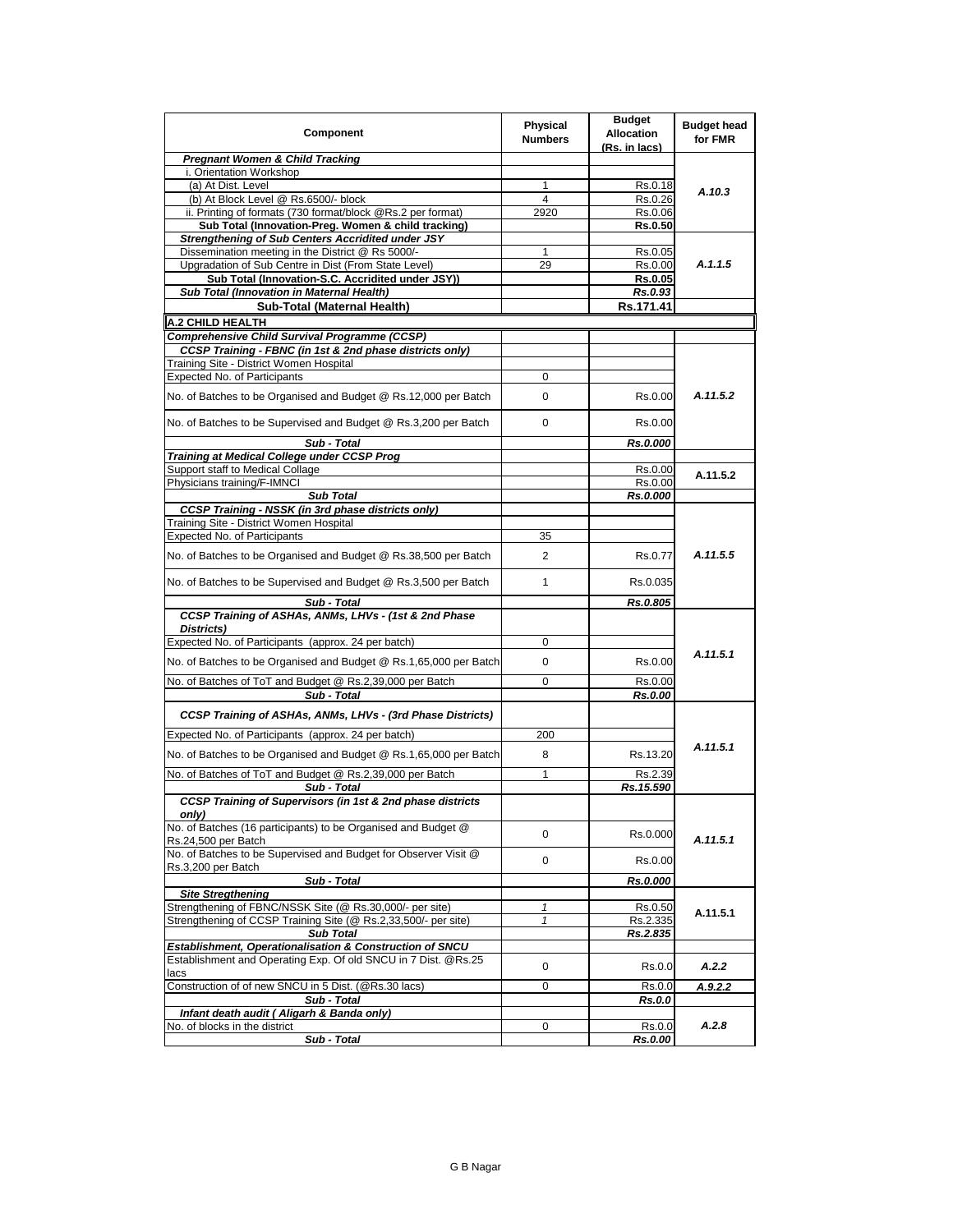| Component                                                                                                                  | <b>Physical</b><br><b>Numbers</b> | <b>Budget</b><br><b>Allocation</b><br>(Rs. in lacs) | <b>Budget head</b><br>for FMR |
|----------------------------------------------------------------------------------------------------------------------------|-----------------------------------|-----------------------------------------------------|-------------------------------|
| Infant & Young Child feeding (IYCF)                                                                                        |                                   |                                                     |                               |
| Mass Awareness Campaign during World Breastfeeding Week                                                                    | 1                                 | Rs.0.50                                             | A.2.5                         |
| Sub - Total                                                                                                                |                                   | Rs.0.50                                             |                               |
| Supportive Supervision through Reputed Institutions (for 1st<br>& 2nd pase districts only)                                 |                                   |                                                     |                               |
| One Supervisor per block @ Rs.5,000/- p.m. for 12 months                                                                   | 0                                 | Rs.0.0                                              |                               |
| Mobility for supervisors @ Rs.3,000/- p.m. for 12 months                                                                   | 0                                 | Rs.0.0                                              |                               |
| Institutional support @ Rs.5,000/- p.m. for 12 months                                                                      | 0                                 | Rs.0.0                                              |                               |
| Sub - Total                                                                                                                |                                   | <b>Rs.0.00</b>                                      |                               |
| Sub-Total (CCSP)                                                                                                           |                                   | Rs.19.73                                            |                               |
| Implementation of Bal Swasthya Poshan Mah (BSPM)                                                                           |                                   |                                                     |                               |
| Joint Meetings of Health & ICDS - 2 Planning Meetings at District<br>Level in a year @ Rs. 5000/- per meeting for 2 Rounds | 1 Dist.                           | Rs.0.10                                             |                               |
| Joint planning meeting of health and ICDS at Block level Rs. 2000                                                          |                                   |                                                     |                               |
| per meeting for 2 rounds                                                                                                   | 4 Blocks                          | Rs.0.16                                             |                               |
| Joint Orientation of ASHAs & ANMs (@Rs. 25/- per participant) for 2                                                        | 1091 ANM and                      |                                                     |                               |
| Rounds                                                                                                                     | AWW                               | Rs.0.55                                             | A.2.7                         |
| Printing of Guidelines, Reporting & Monitoring Formats (@ Rs.2,000/- per<br>block/round) for 2 rounds                      | 4 Blocks                          | Rs.0.16                                             |                               |
| Dissemination meeting at District level Rs. 5000 per meeting per<br>District for 2 Rounds                                  | 1 Dist.                           | Rs.0.10                                             |                               |
| Sub - Total                                                                                                                |                                   | Rs.1.07                                             |                               |
| <b>School Health Programme</b>                                                                                             |                                   |                                                     |                               |
| Total No. of Blocks in the district                                                                                        | 4                                 |                                                     |                               |
| No. of Schools to be covered (60 Schools per block)                                                                        | 240                               |                                                     |                               |
| District Sensitization workshop                                                                                            | 1                                 | Rs. 0.15                                            |                               |
| Contingencies for printing of Health Card, etc. (@Rs.500/- per school)                                                     | 240                               | Rs. 1.20                                            |                               |
|                                                                                                                            |                                   |                                                     |                               |
| Budget for Mobility (@Rs.300 per visit x 1 visit)                                                                          | 240                               | Rs. 0.72                                            |                               |
| Sub Total (Prog. Implementation)                                                                                           |                                   | Rs. 2.07                                            |                               |
| Traning program for 40 schools per block (where                                                                            | 160                               |                                                     |                               |
| program is already running)                                                                                                |                                   |                                                     |                               |
| Training of District Trainers- Honorarium to district traininer @ Rs.<br>350 *2days                                        | 3                                 | Rs. 0.02                                            |                               |
| Honorarium to traininees from block@ Rs. 400 *2days per block                                                              | 12                                | Rs. 0.10                                            |                               |
| Training of Block Trainers - Honorarium to block resource persons @                                                        |                                   |                                                     | A.2.4                         |
| Rs. 300 *2days*2 batches per block                                                                                         | 12                                | Rs. 0.14                                            |                               |
| Honararium to Teachers @ Rs. 250*2 teachers per school *2 days                                                             | 320                               | Rs. 1.60                                            |                               |
| <b>Sub Total (Training)</b>                                                                                                |                                   | Rs. 1.86                                            |                               |
| For training program unspent balance is available at the district                                                          |                                   | Rs. 1.18                                            |                               |
| <b>Actual Allocation for training</b>                                                                                      |                                   | Rs. 0.68                                            |                               |
| Weighing scale, Ht./Wt Charts, Measuring tape etc. @ Rs1000 per<br>school x 20 new schools/block                           | 80                                | Rs. 0.00                                            |                               |
| Procurement of IFA tablets (30 mg tablets) for all schools                                                                 | 3600000                           | Rs. 0.00                                            |                               |
| Procurement of deworming tablets for all schools                                                                           | 72000                             | Rs. 0.00                                            |                               |
| <b>Sub Total (Procurement)</b>                                                                                             |                                   | Rs. 0.00                                            |                               |
| Total (School Health)                                                                                                      |                                   | Rs. 2.75                                            |                               |
| <b>Total (Child Health)</b>                                                                                                |                                   | Rs.23.55                                            |                               |
| <b>A3. Family Planning</b>                                                                                                 |                                   |                                                     |                               |
|                                                                                                                            |                                   |                                                     |                               |
| Terminal/Limiting Methods<br>Dissemination of manuals on sterilization standards & quality                                 |                                   |                                                     | A.3.1                         |
| assurance of sterilization services                                                                                        | 1                                 | Rs. 0.40                                            | A.3.1.1                       |
| NSV Camps in Districts (6 camps/dist. @ Rs.35,000/- per camp)                                                              | 6                                 | Rs. 2.10                                            | A.3.1.3                       |
| Compensation for Female Sterilization                                                                                      | 4264                              | Rs. 42.64                                           | A.3.1.4                       |
| <b>Compensation for Male Sterilization</b>                                                                                 | 31                                | Rs. 0.47                                            | A.3.1.5                       |
| Accrediation of private providers of sterilization services                                                                |                                   |                                                     |                               |
| <b>Female Sterilization</b>                                                                                                |                                   | Rs. 0.25                                            | A.3.1.6                       |
| Male Sterilization (NSV)                                                                                                   |                                   | Rs. 0.05                                            |                               |
| <b>Spacing Methods</b>                                                                                                     |                                   |                                                     | A.3.2                         |
| IUD services at health facilities/compensation                                                                             | 19358                             | Rs. 3.87                                            | A.3.2.2                       |
| Accrediation of private providers of IUD services                                                                          |                                   | Rs. 0.03                                            | A.3.2.3                       |
| Family Welfare Counsellor@9000 per month                                                                                   | 3                                 | Rs. 3.24                                            | A.9.1.5                       |
| <b>Sub Total</b>                                                                                                           |                                   | Rs. 53.05                                           |                               |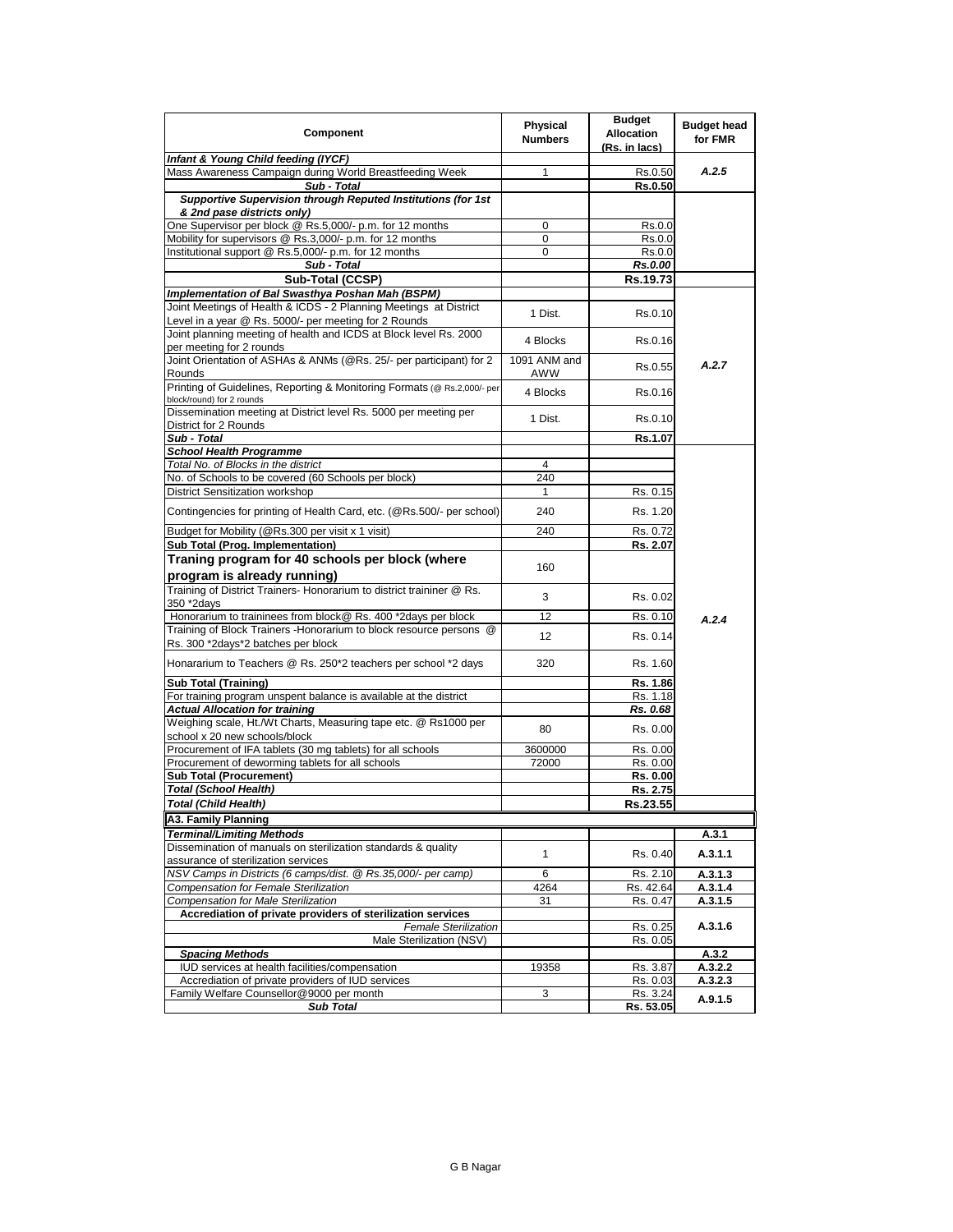| Component                                                                                                                   | <b>Physical</b><br><b>Numbers</b> | <b>Budget</b><br><b>Allocation</b><br>(Rs. in lacs) | <b>Budget head</b><br>for FMR |
|-----------------------------------------------------------------------------------------------------------------------------|-----------------------------------|-----------------------------------------------------|-------------------------------|
| <b>PCPNDT and Sex-Ratio</b>                                                                                                 |                                   |                                                     |                               |
| Visit of District Inspection & Monitoring Committee                                                                         | 10                                | Rs. 0.10                                            | A.8.1                         |
| Sensitization Workshop at District level                                                                                    | 1                                 | Rs. 0.40                                            |                               |
| Organising Competions at Inter/Degree Colleges                                                                              | 3                                 | Rs. 0.10                                            |                               |
| Orientation of members of Dist advisory committee at Division                                                               |                                   | Rs. 0.00                                            |                               |
| <b>IEC Activities &amp; Conigency</b>                                                                                       |                                   |                                                     |                               |
| <b>IEC Activities</b>                                                                                                       |                                   | Rs. 0.60                                            |                               |
| Contigency                                                                                                                  |                                   | Rs. 0.06                                            | A.12.4                        |
| TA/DA to Dist. level Staff for attending workshop, training, meetings                                                       |                                   | Rs. 0.20                                            |                               |
| <b>Sub Total</b>                                                                                                            |                                   | Rs. 1.46                                            |                               |
| <b>Sub-Total (Family Planning)</b>                                                                                          |                                   | Rs.54.51                                            |                               |
| <b>A.4 ARSH</b>                                                                                                             |                                   |                                                     |                               |
| Saloni Scheme                                                                                                               |                                   |                                                     |                               |
| No. of Blocks in District                                                                                                   | 4                                 |                                                     |                               |
| No. of Schools to be covered (10 Schools per block)                                                                         | 40                                |                                                     | A.4.1                         |
|                                                                                                                             | 6000                              |                                                     |                               |
| No. of Benificiaries (150 per school)                                                                                       |                                   |                                                     |                               |
| Sensitization Workshop at District level                                                                                    | 1                                 | Rs. 0.15                                            |                               |
| Budget for Visit of Medical Team (@Rs.300/- per visit x 2 visits per<br>school)                                             | 80                                | Rs. 0.24                                            | A.4.2                         |
| Budget for Preparing Saloni Sabha (Rs.300/- p.m. per school x 10<br>months)                                                 | 400                               | Rs. 1.20                                            |                               |
| Procurement of IFA tablets (100 mg tablets) for all schools                                                                 | 288000                            | Rs.0.00                                             |                               |
| Procurement of deworming tablets for all schools 2 tab/Benf.                                                                | 12000                             | Rs.0.00                                             | A.13.2.5                      |
| Sub-Total (Adolescent Health)                                                                                               |                                   | Rs.1.59                                             |                               |
| A.5 Urban RCH                                                                                                               |                                   |                                                     |                               |
|                                                                                                                             |                                   |                                                     |                               |
| Urban RCH plan /activities                                                                                                  |                                   |                                                     |                               |
| <b>Buildina</b>                                                                                                             | 1                                 | 0.84                                                |                               |
| Manpower(1Doctor @ 24000/month,1Staff Nurse@ 15000/month,2<br>ANMs@9000/month,2 Security quards @ 4000/month,1 Ayah         | 1                                 | 8.52                                                |                               |
| 4000/month,& 1 Sweeper 2000/month                                                                                           |                                   |                                                     |                               |
| Other Expenses                                                                                                              | 1                                 | 0.41                                                | A.5.1                         |
| <b>IEC</b>                                                                                                                  | $\mathbf{1}$                      | 0.1                                                 |                               |
|                                                                                                                             |                                   |                                                     |                               |
| <b>Subtotal</b>                                                                                                             |                                   | 9.87                                                |                               |
| The cost of Drugs(Rs 10,000/month/Health post) and consumables(Rs 3,000/month/Health Post) for Urban RCH amounting          |                                   |                                                     |                               |
| to Rs 1.56 Lacs would be met from the Mission Flexipool                                                                     |                                   |                                                     |                               |
| <b>A9. INFRASTRUCTURE &amp; HR</b>                                                                                          |                                   |                                                     |                               |
| <b>Contractual Staff &amp; Services</b>                                                                                     |                                   |                                                     |                               |
| <b>Position</b>                                                                                                             | No.                               | <b>Budget</b>                                       |                               |
| Contractual ANM (@Rs.9000/- pm)                                                                                             | 20                                | Rs. 21.60                                           | A.9.1.1                       |
| Staff Nurse in the district (@Rs.15000/- pm)                                                                                | 10                                | Rs. 18.00                                           | A.9.1.3                       |
| MBBS (Male/Female) @ Rs.30000/- pm                                                                                          | $\Omega$                          | Rs. 0.00                                            |                               |
| Specialist at On Call basis for CHC (@ Rs.1000/- per visit) No. of<br>calls for 6 moths                                     | 40                                | Rs. 0.40                                            |                               |
| Specialist at On Call basis for Dist. Hospital (Male)/DCH(@ Rs.1000/-                                                       |                                   |                                                     |                               |
| per visit)                                                                                                                  | 80                                | Rs. 0.80                                            | A.9.1.4                       |
| Specialist at Dist. Hospital (Male)/DCH(@ Rs.40000/- pm for<br>MS/MD/MDS & @Rs.35000/- for Diploma holders)                 | 3                                 | Rs. 12.60                                           |                               |
|                                                                                                                             |                                   |                                                     |                               |
| Specialist at DWH/DCH (@ Rs.40000/- pm for MS/MD/MDS &<br>@Rs.35000/- for Diploma holders)/MBBS(LMO if already on contract) |                                   | Rs. 8.40                                            |                               |
|                                                                                                                             | 2                                 |                                                     |                               |
| Paramedical staff/LT for CHC (@ Rs.9000/- pm)                                                                               | 1                                 | Rs. 1.08                                            |                               |
| Paramedical staff for DH/DWH/DCH (@ Rs.9000/- pm)                                                                           | 1                                 | Rs. 1.08                                            | A.9.1.5                       |
| Data Assistant (@ Rs.8000/- pm)                                                                                             | 1                                 | Rs. 0.96                                            |                               |
| Sub-Total (Human Resources)                                                                                                 |                                   | Rs.64.92                                            |                               |
| A.10. INSTITUTIONAL STRENGTHENING                                                                                           |                                   |                                                     |                               |
| Logistics Management/Improvement                                                                                            |                                   |                                                     |                               |
| <b>Stregthening of Logistic Management</b>                                                                                  |                                   |                                                     |                               |
| Divisional logistic management                                                                                              | 0                                 | Rs. 0.00                                            |                               |
| <b>Transportation of Logistic</b>                                                                                           |                                   |                                                     |                               |
| Divisional level @ Rs 50000/-                                                                                               | 0                                 | Rs. 0.00                                            | A.10.2                        |
| District level @ Rs 30000/-                                                                                                 | $\mathcal I$                      | Rs. 0.30                                            |                               |
|                                                                                                                             | 4                                 |                                                     |                               |
| Block level @ Rs 12000/-                                                                                                    |                                   | Rs. 0.48                                            |                               |
| <b>Sub-Total (Logistics Strengthening)</b>                                                                                  |                                   | Rs.0.78                                             |                               |
| <b>Rent for Sub-Centres</b>                                                                                                 |                                   |                                                     |                               |
| No. of SCs in Rented Bldgs & Budget @ Rs. 250/- p.m.                                                                        | 92                                | Rs.2.76                                             | A.10.4                        |
| <b>Sub-Total (Sub Center Rent)</b>                                                                                          |                                   | <b>Rs.2.76</b>                                      |                               |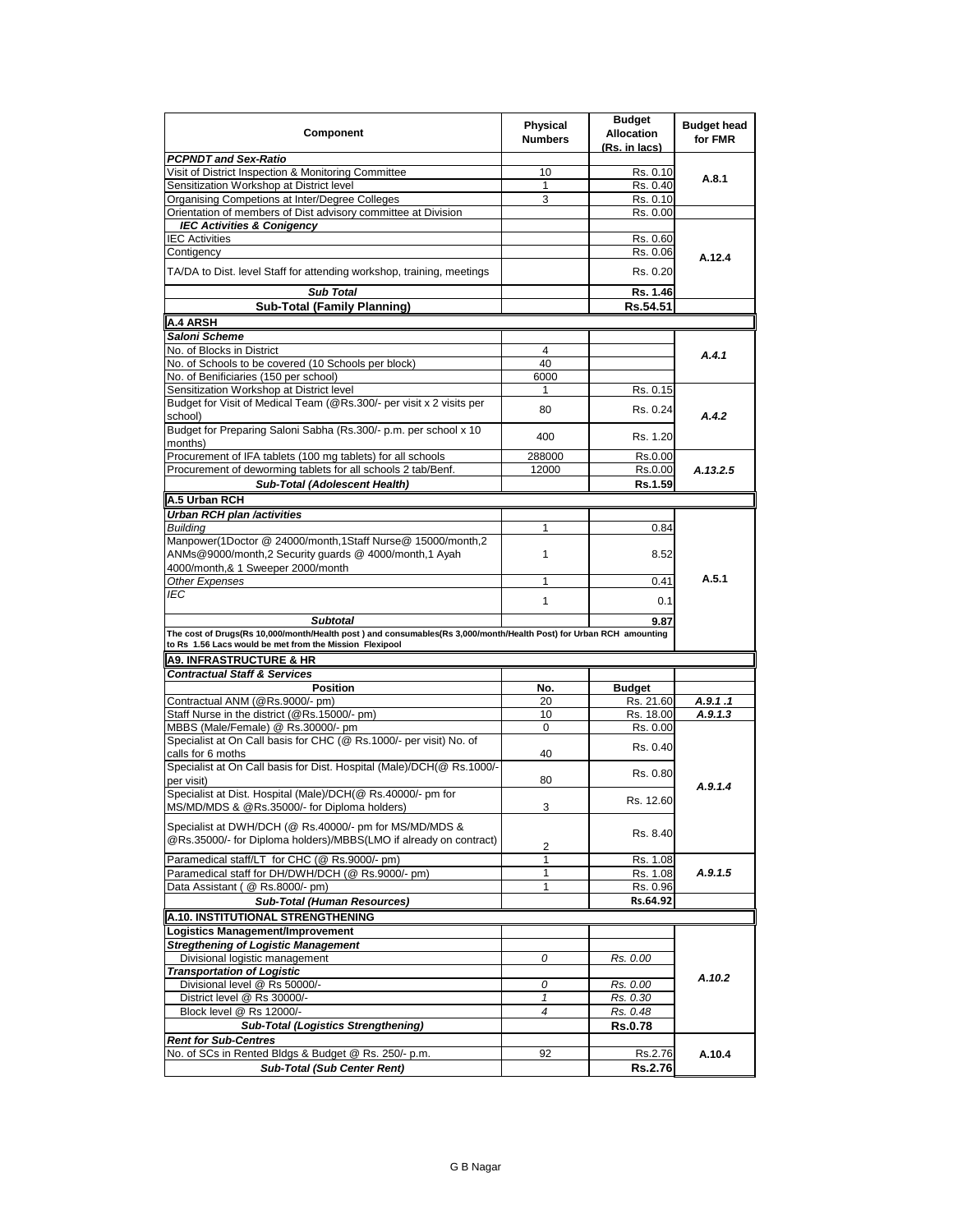| Component                                             | <b>Physical</b><br><b>Numbers</b> | <b>Budget</b><br><b>Allocation</b><br>(Rs. in lacs) | <b>Budget head</b><br>for FMR |  |
|-------------------------------------------------------|-----------------------------------|-----------------------------------------------------|-------------------------------|--|
| A.11 TRAINING                                         |                                   |                                                     |                               |  |
| <b>Training- Skill Birth Attendant</b>                |                                   |                                                     |                               |  |
| <b>Training at DWH/Combined Hosp</b>                  |                                   |                                                     |                               |  |
| Target at DWH                                         | 20                                |                                                     |                               |  |
| No. of Particpants per batch                          | 4                                 |                                                     |                               |  |
| No. of Batches                                        | 5                                 | Rs.5.52                                             |                               |  |
| New Site Stregthening at DWH                          |                                   |                                                     |                               |  |
| Existing site stregthening                            |                                   | Rs.0.40                                             |                               |  |
| Sub-Total (DWH-SBA)                                   |                                   | Rs.5.92                                             |                               |  |
| Training at FRU/24X7                                  |                                   |                                                     | A.11.3.1                      |  |
| Name of the selected Training Site FRU/24X7           |                                   |                                                     |                               |  |
| Target at FRU/24X7                                    | $\Omega$                          |                                                     |                               |  |
| No. of Particpants per batch                          | $\Omega$                          |                                                     |                               |  |
| No. of Batches                                        | $\Omega$                          | Rs.0.00                                             |                               |  |
| New Site Stregthening at FRU                          |                                   | Rs.0.00                                             |                               |  |
| Existing site stregthening                            |                                   | Rs.0.00                                             |                               |  |
| Sub-Total (FRU-SBA)                                   |                                   | <b>Rs.0.00</b>                                      |                               |  |
| Sub-Total(SBA Training)                               |                                   | Rs.5.92                                             |                               |  |
| A.14 PROGRAM MANAGEMENT                               |                                   |                                                     |                               |  |
| Personal & Other Expense of Dist. PMU (Rs.94500/- pm) | 1                                 | Rs.11.34                                            | A.14.2                        |  |
| Operational Cost (Rs. 60000/- pm)                     | 1                                 | Rs.7.20                                             | A.14.4                        |  |
| <b>Sub-Total (Program Management)</b>                 |                                   | Rs.18.54                                            |                               |  |
| <b>Total for RCH Flexipool (Part A)</b>               |                                   | Rs.353.85                                           |                               |  |

| Part B - Mission Flexipool: New York                                        |                            |                                                     |                               |
|-----------------------------------------------------------------------------|----------------------------|-----------------------------------------------------|-------------------------------|
| Component                                                                   | Physical<br><b>Numbers</b> | <b>Budget</b><br><b>Allocation</b><br>(Rs. in lacs) | <b>Budget head</b><br>for FMR |
| <b>ASHA Scheme:-</b>                                                        |                            |                                                     | <b>B.1</b>                    |
| Periodic Training for ASHAs                                                 |                            |                                                     | B.1.1                         |
| <b>ASHA Support System</b>                                                  |                            |                                                     |                               |
| Replenishment of ASHA Kits & Budget (@ Rs. 500/- per kit*2 for 95%<br>ASHA) | 739                        | Rs.0.00                                             | B.1.2                         |
| Incentive to ASHAs (Average Rs.500/- p.m. for 85% ASHAs)                    | 661                        | Rs.39.66                                            | B.1.3                         |
| Award to ASHA (Rs.5000/- for 1 ASHA in each block)                          | 4                          | Rs.0.20                                             |                               |
| Annual ASHA Sammelan (Rs.250/- per ASHA for 60% ASHAs)                      | 467                        | Rs.1.17                                             | B.1.1                         |
| Mobility to ASHAs (Rs.30/- per ASHA for 95% ASHAs)                          | 739                        | Rs.2.66                                             |                               |
| Block level ASHA Payment Register (Rs.100/-per Register)                    | $\overline{4}$             | Rs.0.00                                             | B.18.3.2                      |
| Printing of Voucher Booklet for ASHA (Rs.25/-per Booklet)                   | 778                        | Rs.0.19                                             |                               |
| Budget ASHA Mentoring Group (Rs.10,000/- per District)                      | Quarterly<br>Meeting       | Rs.0.10                                             | B.1.1                         |
| Sub-Total (ASHA Scheme):-                                                   |                            | Rs.43.99                                            |                               |
| <b>Untied Grant to Facilities</b>                                           |                            |                                                     | <b>B.2</b>                    |
| No. of CHCs & Budget @ Rs.0.50 lacs per facility                            | 1                          | Rs.0.50                                             | B.2.1                         |
| No. of BPHCs & Budget @ Rs.0.50 lacs per facility                           | 3                          | Rs.1.50                                             | B.2.2                         |
| No. of APHCs & Budget @ Rs.0.25 lacs per facility                           | 18                         | Rs.4.50                                             | B.2.2                         |
| No. of Sub Centres & Budget @ Rs.0.10 lacs per facility                     | 130                        | Rs.13.00                                            | B.2.3                         |
| No.of VHSCs                                                                 | 243                        | Rs.0.00                                             | B.2.4                         |
| No.of Revenue Villages & Budget @Rs.0.10 lacs per R.Village                 | 380                        | Rs.38.00                                            |                               |
| <b>Sub-Total (Untied Grants)</b>                                            |                            | Rs.57.50                                            |                               |
| <b>Annual Maintenance Grant to Facilities</b>                               |                            |                                                     | <b>B.4</b>                    |
| No. of CHCs & Budget @ Rs.1.0 lacs per facility                             | 1                          | Rs.1.00                                             | B.4.1                         |
| No. of BPHCs & Budget @ Rs.1.0 lacs per facility                            | 3                          | Rs.3.00                                             | B.4.2                         |
| No. of APHCs & Budget @ Rs.0.50 lacs per facility                           | 4                          | Rs.2.00                                             |                               |
| No. of Sub Centres & Budget @ Rs.0.10 lacs per facility                     | 38                         | Rs.3.80                                             | B.4.3                         |
| <b>Sub-Total (Annual Maintenance Grants)</b>                                |                            | Rs.9.80                                             |                               |
| <b>Funds to Rogi Kalyan Samitis</b>                                         |                            |                                                     | B.6                           |
| No. of District Hospitals & Funds @ Rs.5.0 lacs per facility                | 1                          | Rs.5.00                                             | B.6.1                         |
| No. of CHCs & Funds @ Rs.1.0 lacs per facility                              | 1                          | Rs.1.00                                             | B.6.2                         |
| No. of BPHCs & Funds @ Rs.1.0 lacs per facility                             | 3                          | Rs.3.00                                             | B.6.3                         |
| No. of APHCs & Funds @ Rs.1.00 lacs per facility                            | 18                         | Rs.18.00                                            | B.6.4                         |
| <b>Sub-Total (Funds for RKS)</b>                                            |                            | Rs.27.00                                            |                               |
| <b>Operationalisation of District Drug Warehouses</b>                       |                            |                                                     |                               |
| Contractual Staff (@Rs.2.94 lacs/yr)                                        | 0                          | Rs.0.00                                             | <b>B.21</b>                   |
| Contingency Expenses (@Rs.2.0 lacs/yr)                                      | $\mathbf 0$                | Rs.0.00                                             |                               |
| Sub-Total (Ope. of District Drug Warehouses)                                |                            | <b>Rs.0.00</b>                                      |                               |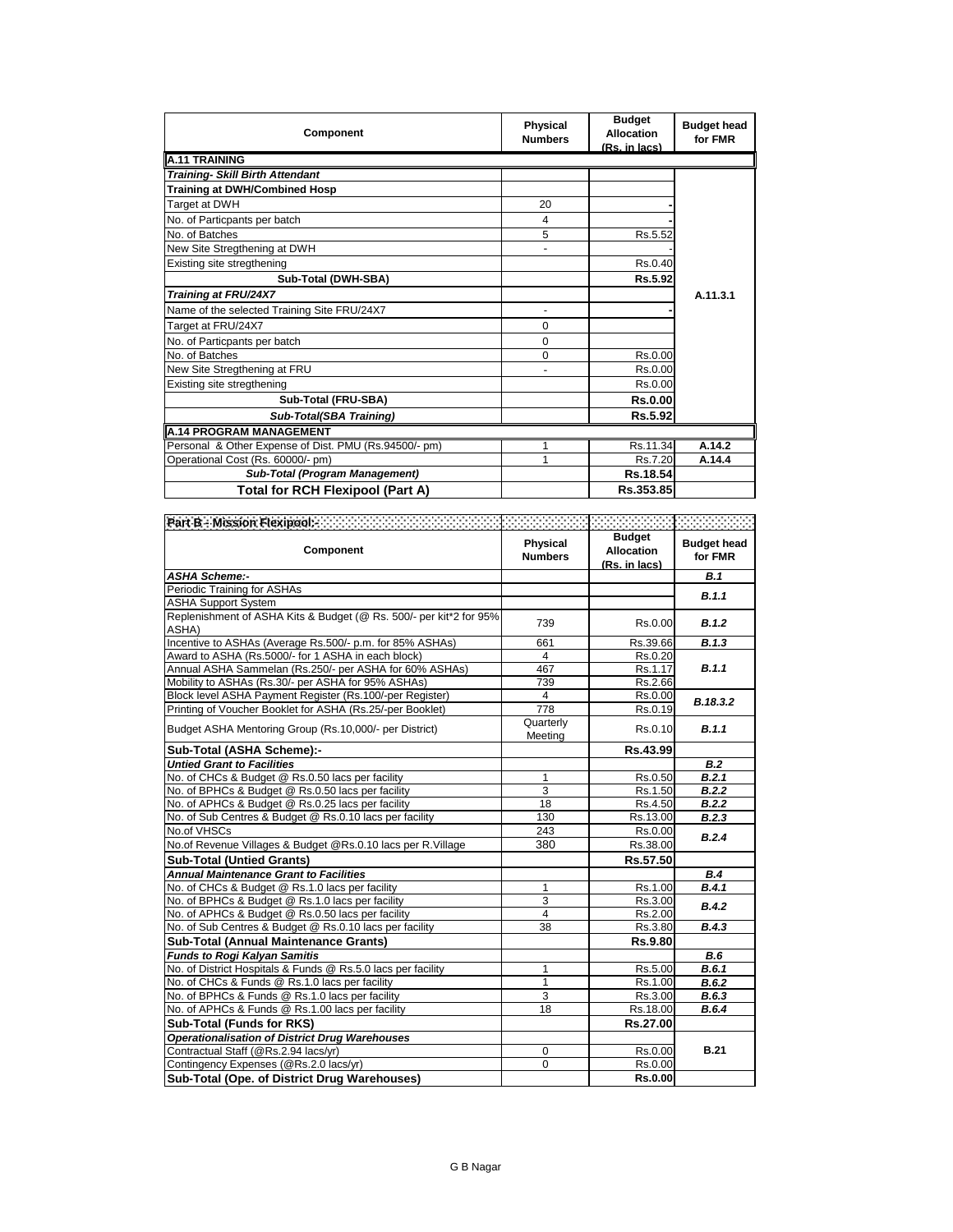| Component                                                                                                             | <b>Physical</b><br><b>Numbers</b> | <b>Budget</b><br><b>Allocation</b><br>(Rs. in lacs) | <b>Budget head</b><br>for FMR |
|-----------------------------------------------------------------------------------------------------------------------|-----------------------------------|-----------------------------------------------------|-------------------------------|
| <b>Mobility Support to DWH &amp; District Combined Hospital</b>                                                       |                                   |                                                     | B.27.8                        |
| Mobility Support to DWH/DCH @Rs.18000/- Per month.                                                                    | 1                                 | Rs.2.16                                             |                               |
| Sub-Total (Funds for Mobility Support to DWH & DCH)                                                                   |                                   | Rs.2.16                                             |                               |
| Mobility Support for Monitoring & Supervision.                                                                        |                                   |                                                     |                               |
| Mobility Support to District Community Mobilizer (@Rs.800/-per day X)<br>8 days/month)                                | 1                                 | Rs.0.77                                             |                               |
| Mobility Support to District Account Manager (@Rs.800/-per day X 6<br>davs/month)                                     | 1                                 | Rs.0.58                                             | B.18.3.2                      |
| Mobility Support to District Programme Manager (@Rs.800/-per day<br>X 8 days/month)                                   |                                   | Rs.0.00                                             |                               |
| Sub-Total(Mobility Support for Monit. & Supervision)                                                                  |                                   | Rs.1.34                                             |                               |
| <b>Supervision of ANM/ASHAs</b>                                                                                       |                                   |                                                     |                               |
| Vehicle for Mobility @Rs.18000/-month/block                                                                           | 4                                 | Rs.8.64                                             | B.18.3.2                      |
| Sub-Total (Supervision of ANM/ASHAs)                                                                                  |                                   | Rs.8.64                                             |                               |
| <b>Vehicle Support for Specialist</b>                                                                                 |                                   |                                                     |                               |
| One Vehicle for 5 block level facility (@Rs.18000/-month)                                                             | 1                                 | Rs.2.16                                             | B.27.8                        |
| Sub-Total (Vehicle Support for Specialist)                                                                            |                                   | <b>Rs.2.16</b>                                      |                               |
| Diesel for Generator for District Hospitals                                                                           |                                   |                                                     | <b>B.28</b>                   |
| Diesel Support for generator (@Rs.1 lac per month)                                                                    | 1                                 | Rs.12.00                                            |                               |
| Sub-Total (Diesel Support for District Hospital)                                                                      |                                   | Rs.12.00                                            |                               |
| Diesel Support for Generator in Fully Functional CHC.                                                                 |                                   |                                                     |                               |
| Diesel Support for Fully functional CHC (@Rs.35000/-per month)                                                        | 1                                 | Rs.4.20                                             | <b>B.28</b>                   |
| Diesel Support for CHC functional in BPHC building (@Rs.13500/-per<br>month)                                          | 3                                 | Rs.4.86                                             |                               |
| Sub-Total (Diesel Support for fully functional CHCs)                                                                  |                                   | Rs.9.06                                             |                               |
| Saas Bahu Sammelans (1 each at District)                                                                              |                                   |                                                     | B.7.1                         |
| No. of Sammellans & Budget (@Rs. 1.50 lac. Per District)                                                              | 1                                 | Rs.1.50                                             |                               |
| Sub-Total (Saas Bahu Sammelan)                                                                                        |                                   | Rs.1.50                                             |                               |
| Tehsil level Pradhan Sammelan                                                                                         |                                   |                                                     | B.8.2                         |
| No. of Sammelans & Budget (@Rs.40,000 per Sammelan)                                                                   | 3                                 | Rs.1.20                                             |                               |
| Sub-Total (Tehsil level Pradhan Sammelan)                                                                             |                                   | Rs.1.20                                             |                               |
| <b>Organization of Swasthya Mela</b>                                                                                  |                                   |                                                     | <b>B.10.1</b>                 |
| Organization of S.Mela @Rs.20000/- Mela/Month at each block.                                                          | 4                                 | Rs.9.60                                             |                               |
| Sub-Total (Swasthya Mela)<br><b>Concurrent Audit</b>                                                                  |                                   | Rs.9.60                                             |                               |
| Budget @ Rs. 4000/- per month for 12 months                                                                           | 1                                 | Rs.0.48                                             | <b>B.27.5</b>                 |
| <b>Sub-Total (Concurrent Audit)</b>                                                                                   |                                   | Rs.0.48                                             |                               |
| <b>Health Management Information System (HMIS):-</b>                                                                  |                                   |                                                     |                               |
| Hiring of Vehicle for District HMIS Nodal Officer (@Rs.800/- Visit)                                                   | 1                                 | Rs.0.10                                             |                               |
| Mobility Support for Block HMIS Nodal Officer (@Rs.600/-month)                                                        | 4                                 | Rs.0.29                                             |                               |
| Internet Connectivity @Rs.400/- per month/computer                                                                    | 5                                 | Rs.0.24                                             | B.21                          |
| Consumables & Stationary for Computer, printer (Rs.400/-per                                                           |                                   |                                                     |                               |
| month/facility)                                                                                                       | 5                                 | Rs.0.24                                             |                               |
| Sub-Total (HMIS)                                                                                                      |                                   | <b>Rs.0.86</b>                                      |                               |
| <b>Programme Management:-</b>                                                                                         |                                   |                                                     |                               |
| <b>Expenses at Additional Director level:-</b>                                                                        |                                   |                                                     |                               |
| Mobility @Rs.2500/-per District per Month.                                                                            | 0                                 | Rs.0.00                                             | B.27.6                        |
| Contingency Expenses @Rs.5000/- month.                                                                                | 0                                 | Rs.0.00                                             |                               |
| Sub-Total (Exp.at Addl.Director level)-                                                                               |                                   | Rs.0.00                                             |                               |
| <b>Operational Cost for Block Project Management Unit</b>                                                             |                                   |                                                     |                               |
| Honoraria to Block Data Assistant @Rs.8000/-Per Month<br>Communication support to Block Program Manager @Rs.500/-P.M. | 4<br>4                            | Rs.3.84<br>Rs.0.24                                  | B.27.1                        |
|                                                                                                                       |                                   |                                                     |                               |
| Sub-Total (Operational Cost for BPMU)                                                                                 |                                   | Rs.4.08                                             |                               |
| <b>Provision of Contractual Staff (AYUSH)</b>                                                                         |                                   |                                                     |                               |
| <b>Position</b>                                                                                                       | No.                               | <b>Budget</b>                                       |                               |
| ISM Lady Doctors (@ Rs.24,000/- per month)<br>AYUSH Doctors (@ Rs.24,000/- per month)                                 | 4<br>7                            | Rs.23.28                                            | B.14.4                        |
| AYUSH Pharmacists (@ Rs.9,000/- per month)                                                                            | 6                                 | Rs.3.78                                             | B.14.1                        |
| Sub-Total (Contractual Staff - AYUSH)                                                                                 |                                   | Rs.27.06                                            |                               |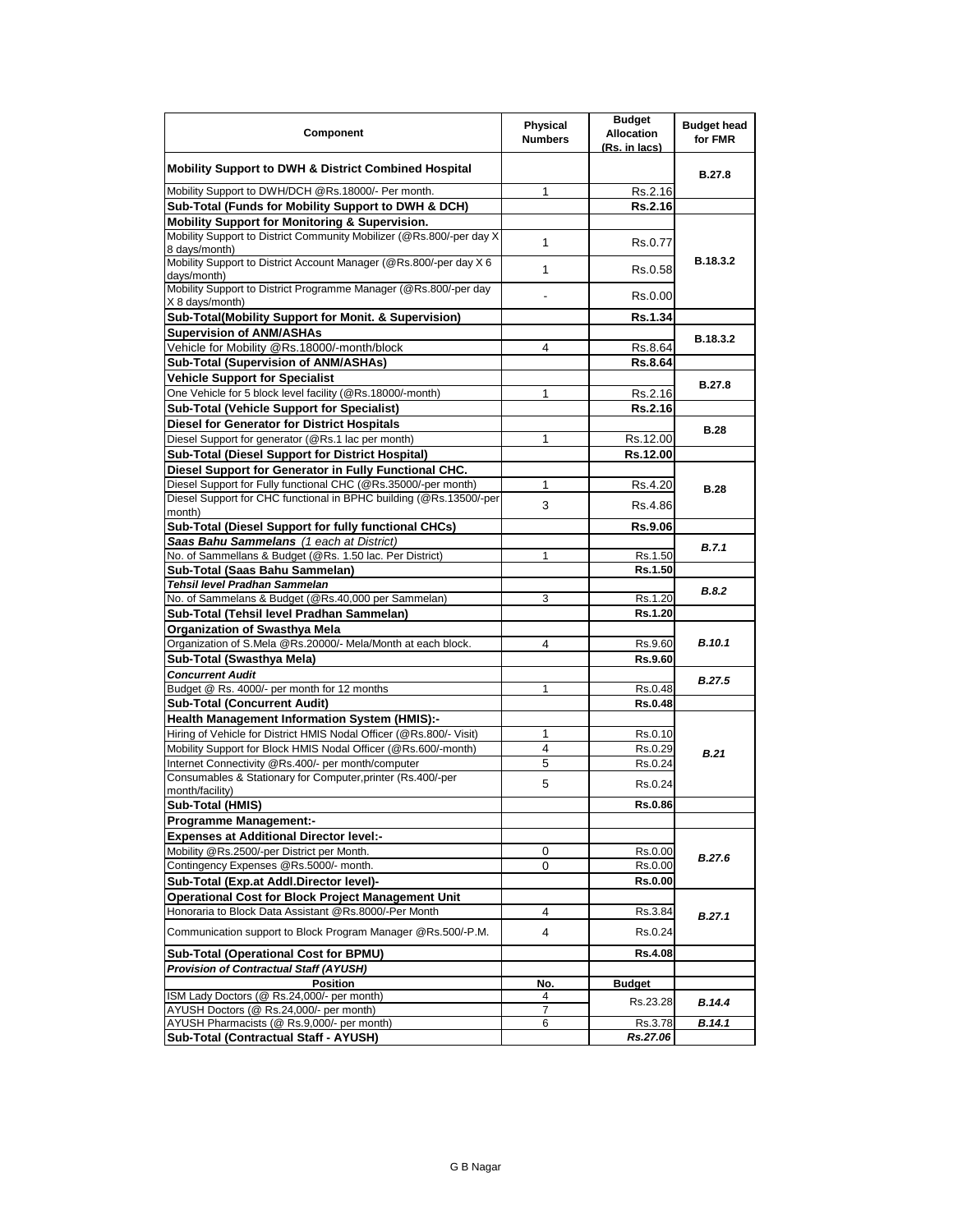| Component                                                                                       | <b>Physical</b><br><b>Numbers</b> | <b>Budget</b><br>Allocation<br>(Rs. in lacs) | <b>Budget head</b><br>for FMR |
|-------------------------------------------------------------------------------------------------|-----------------------------------|----------------------------------------------|-------------------------------|
| Integrated Skill Refresher Training for ANM & LHV.                                              |                                   |                                              |                               |
| Total Work load for the year                                                                    | 64                                |                                              | B.16.3.1                      |
| Total no. of Proposed Batches & Budget @Rs.165950/- per batch.                                  | 4                                 | Rs.6.64                                      |                               |
| Sub-Total (Integrated skill training for ANM/LHV)                                               |                                   | Rs.6.64                                      |                               |
| Infrastructure & Manpower for UIP                                                               |                                   |                                              |                               |
| Mobile Workshop at Regional Depot @Rs.4 Lac.                                                    | 0                                 | Rs.0.00                                      |                               |
| Renovation & Electrification of WIC/WIF                                                         | 0                                 | Rs.0.00                                      |                               |
| Expansion of Cold Chain Store at Regional/Divisional Depo                                       | 0                                 | Rs.0.00                                      | <b>B.26.5</b>                 |
| Expansion of Cold Chain Workshop @Rs.50000/-year/District.                                      |                                   | Rs.0.50                                      |                               |
| Mobility Support to Block (1 Vehicle @Rs.800/-per block for 6 days in<br>a month for 12 months) | 4                                 | Rs.2.30                                      |                               |
| <b>IVRS System for Tracking of Beneficiaries.</b>                                               | 0                                 | Rs.0.00                                      | B.18.3.2                      |
| Sub - Total (Infrasturcture & Manpower for UIP)                                                 |                                   | Rs.2.80                                      |                               |
|                                                                                                 |                                   |                                              |                               |
| Total for Mission Flexipool (Part B)                                                            |                                   |                                              |                               |

| SI. | Component                                                                                                                                                                                                                                                                         | Physical<br><b>Numbers</b>    | <b>Budget</b><br><b>Allocation</b><br>(Rs. in lacs) |
|-----|-----------------------------------------------------------------------------------------------------------------------------------------------------------------------------------------------------------------------------------------------------------------------------------|-------------------------------|-----------------------------------------------------|
|     | $\begin{bmatrix} \vdots & \vdots & \vdots \end{bmatrix}$ Routine Immunization (Part C)                                                                                                                                                                                            |                               |                                                     |
|     | Total Number of Immunization Sessions to be organized in the<br><b>District</b>                                                                                                                                                                                                   | 9936<br>Sessions/Year         |                                                     |
|     | Mobility support for supervision: Supervisory visits by district level<br>officers for monitoring and supervision of RI @ Rs 50000 /District for<br>district level officers (this includes POL and maintenance) per year                                                          | 1                             | Rs.0.50                                             |
|     | Alternate Vaccine delivery @ Rs 50/- sessionx 3 months(April-June)<br>+2 Vehicles /Blocks for 6 days /month for 9 months (July-March 10)                                                                                                                                          | 9936<br>Sessions/Year         | Rs.4.97                                             |
|     | Focus on Urban slum & underserved areasHiring an ANM @<br>Rs.300/session for four sessions/month/slum of 10000 population<br>and Rs.200/- per month as contingency per slum of i.e. total expense<br>of Rs. 1400/- per month per slum of 10000 population                         | 0                             | Rs.0.00                                             |
|     | Mobilization of children by ASHA /RI Mobilizer @ Rs 150/- per<br>session                                                                                                                                                                                                          | 9936<br>Sessions/Year         | Rs.14.90                                            |
|     | Support for Computer Assistant for RI reporting (with annual<br>increment of 10% wef from 2010-11Districts @ Rs 8000- 10,000 p.m                                                                                                                                                  | 1                             | Rs.1.06                                             |
|     | Printing and dissemination of tally sheets, monitoring forms, etc. @<br>Rs 1 /beneficiary                                                                                                                                                                                         | 47753<br><b>Benefiaceries</b> | Rs.0.48                                             |
|     | Quarterly Review & feedback meeting exclusive for RI at district level<br>with one Block MOIC, ICDS CDPO and other stakeholders<br>stakeholders @ Rs 100/- per participant for meeting expenses (lunch,<br>organizational expenses)                                               | 12                            | Rs.0.05                                             |
|     | Quarterly Review Meetings at Block level Quarterly Review &<br>feedback meeting for exclusive for RI at Block level @Rs 50/-ppas<br>honorarium for ASHA (travel)and Rs 25 /-person at the disposal of<br>MOIC for meeting expenses(refreshments, stationary and Misc<br>expences) | 942                           | Rs.1.25                                             |
|     | District level orientation training for 2 days of ANM, Multipurpose<br>Health worker @ Rs67300/batch 20 participants in each batch                                                                                                                                                | 2Batch                        | Rs.1.35                                             |
|     | One day cold chain handelers training for block level cold chain<br>handlers @ Rs. 26,000 per batch and Rs 3000 for Observer<br>nominated by State                                                                                                                                | 1Batch                        | Rs.0.29                                             |
|     | One day Training of block level data handlers by DIO and District<br>Cold chain Officer to train about the reporting formats of Immunization<br>and NRHM Rs 300/Participant/Block                                                                                                 | 4                             | Rs.0.01                                             |
|     | Microplanning at SC levelRs 100/- per subcentre (meeting at block<br>level, logistic)                                                                                                                                                                                             | 130                           | Rs.0.13                                             |
|     | Microplanning at Block & District levelFor consolidation of microplan<br>at PHC/CHC level @ Rs 1000/- block & at district level @ Rs 2000/-<br>per district                                                                                                                       | 1District & 4<br><b>Block</b> | Rs.0.06                                             |
|     | Consumables for computer including provision for internet access for<br>RIMSRs 400/- Month / Districts                                                                                                                                                                            | $\mathbf{1}$                  | Rs.0.05                                             |
|     | Red/Black Plastic bags etc, 2 bags per session @ Rs. 2/Bag                                                                                                                                                                                                                        | 9936<br>Sessions/Year         | Rs.0.48                                             |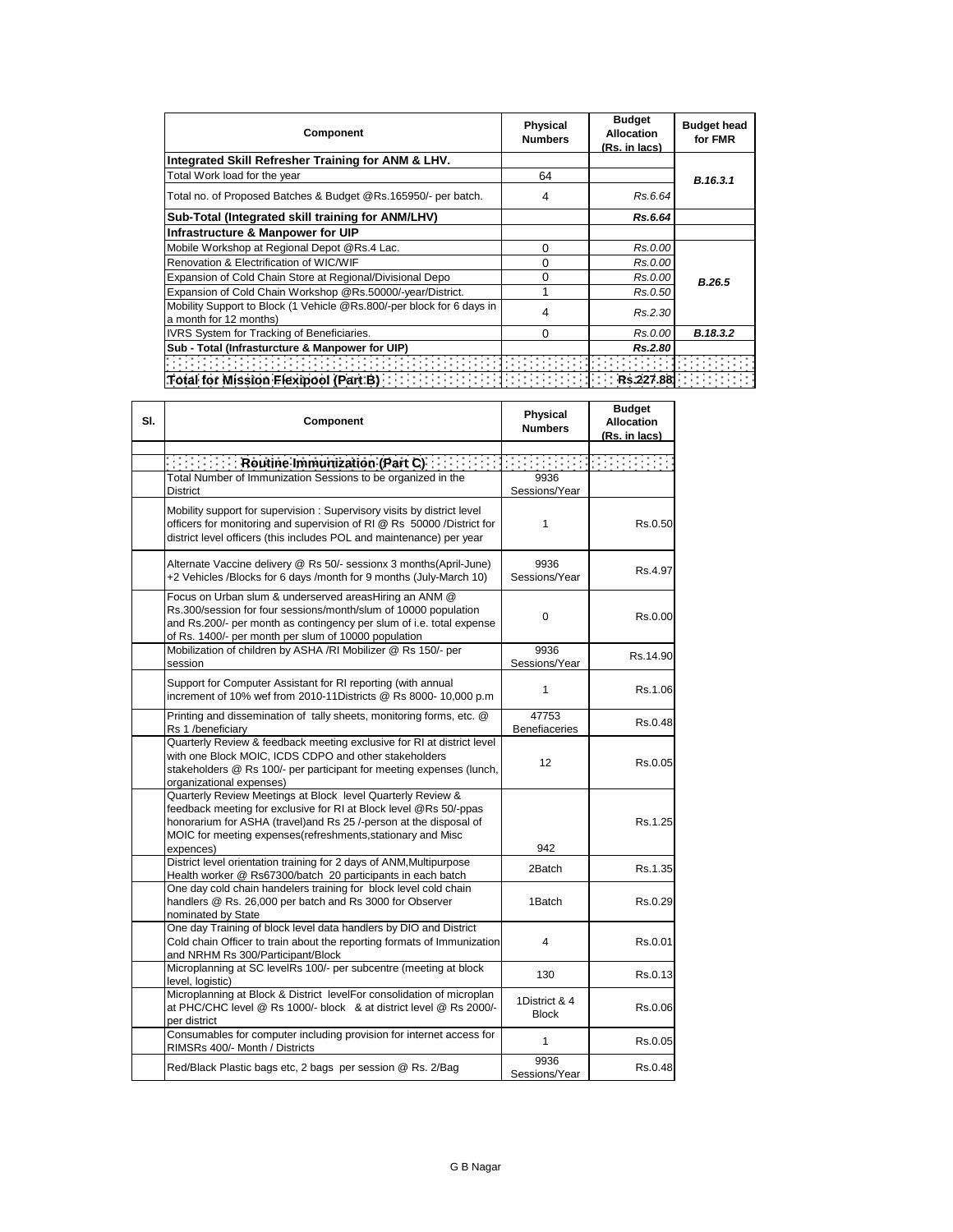| Component                                                                                                                                                           | <b>Physical</b><br><b>Numbers</b> | <b>Budget</b><br>Allocation<br>(Rs. in lacs) | <b>Budget head</b><br>for FMR |
|---------------------------------------------------------------------------------------------------------------------------------------------------------------------|-----------------------------------|----------------------------------------------|-------------------------------|
| Purchase of Bleach/Hypochlorite solution Rs. 500/vaccine storage<br>point/year X 1000 vaccine storage points                                                        | 7 Vaccine<br>storage points       | Rs.0.04                                      |                               |
| Purchase of Twin bucket Rs 400 per PHC/CHC per year                                                                                                                 | 7 Vaccine<br>storage points       | Rs.0.03                                      |                               |
| Funds for purchase of small polythene zipper bags to keep vaccines<br>in the vaccine carriers Rs. 0.5/polythene bag X total number of<br>sessions/year +10% wastage | 9936<br>Sessions/Year             | Rs.0.06                                      |                               |
| Funds for preparing disposal pit for disposal of sharp immunization<br>waste. Rs. 3500/pit X 500 vaccine storage points                                             | 3 Pits                            | Rs.0.12                                      |                               |
| <b>RI</b> subtotal                                                                                                                                                  |                                   | Rs.25.82                                     |                               |
| <b>Cold Chain maintenance</b>                                                                                                                                       |                                   |                                              |                               |
| Cold chain maintenance@Rs 500/Block & Rs 10,000/District/Year                                                                                                       | 1District & 4<br><b>Block</b>     | Rs.0.15                                      |                               |
| POL for vaccine delivery from State to District and from district to<br>PHC/CHCs @ Rs. 100000/- district/Year)                                                      | 1District                         | Rs.1.00                                      |                               |
| <b>Subtotal Cold Chain</b>                                                                                                                                          |                                   | Rs.1.15                                      |                               |
| Sub Total (Part C)                                                                                                                                                  |                                   | Rs.26.97                                     |                               |

|              | Part D - National Program                                                                       |                                   |                                                     |                               |
|--------------|-------------------------------------------------------------------------------------------------|-----------------------------------|-----------------------------------------------------|-------------------------------|
|              | 1. NPCB                                                                                         |                                   |                                                     |                               |
| SI.          | Component                                                                                       | <b>Physical</b><br><b>Numbers</b> | <b>Budget</b><br><b>Allocation</b><br>(Rs. in lacs) | <b>Budget Head</b><br>for FMR |
| 1.1          | Govt Sector 30% of Tot. Trgt @531/cat.oprt.(IOL)                                                | 1447                              | 768357                                              |                               |
| 1.2          | NGO Sector 20% of Tot Trgt @ 656/Cat. Oprt.(IOL)                                                | 964                               | 632384                                              |                               |
| 1.3          | Pvt. Sector 50% of Tot trgt.                                                                    | 2411                              | $\Omega$                                            |                               |
|              | Sub Total                                                                                       | 4822                              | 1400741                                             |                               |
| $\mathbf{2}$ | SES (Free Spec. to Children) @ of 100/-Spec                                                     | 502                               | $\Omega$                                            |                               |
| 3            | Vision Centre @ 50,000/Centre Equipment                                                         |                                   |                                                     |                               |
| 4            | Operations other than Cataract                                                                  | 80                                | 80000                                               |                               |
| 5            | Eye Collection @ 500/Cornea.                                                                    | 200                               | 100000                                              |                               |
|              | Total allocated for the District in Rs.                                                         | 5604                              | 1580741                                             |                               |
|              |                                                                                                 |                                   |                                                     |                               |
|              | 2. RNTCP(WB)                                                                                    |                                   |                                                     |                               |
| SI.          | Component                                                                                       | <b>Physical</b><br><b>Numbers</b> | <b>Budget</b><br><b>Allocation</b><br>(Rs. in lacs) | <b>Budget Head</b><br>for FMR |
|              | 1 CIVIL WORKS                                                                                   |                                   | 109400                                              |                               |
|              | 2 LABORATORY MATERIALS                                                                          |                                   | 280000                                              |                               |
|              | 3 HONERARIUM                                                                                    |                                   | 474863                                              |                               |
|              | 4 IEC/ PUBLICITY                                                                                |                                   | 148550                                              |                               |
|              | <b>5 EQUIPMENT MAINTENANCE</b>                                                                  |                                   | 66000                                               |                               |
|              | 6 TRAINING                                                                                      |                                   | 100130                                              |                               |
|              | 7 POL & VEHICLE MAINTENANCE<br><b>8 VEHICLE HIRING CHARGES</b>                                  |                                   | 160000                                              |                               |
|              | 9 NGO/PP SUPPORT                                                                                |                                   | 94500                                               |                               |
|              | 10 MISCELLANEOUS EXPENSES                                                                       |                                   | 237000<br>149060                                    |                               |
|              | 11 CONTRACTUAL SERVICES                                                                         |                                   | 3144000                                             |                               |
|              | 12 PRINTING                                                                                     |                                   | 76659                                               |                               |
|              | <b>13 RESEARCH &amp; STUDIES</b>                                                                |                                   |                                                     |                               |
|              | 14 MEDICAL COLLEGES                                                                             |                                   | 5000                                                |                               |
|              | 15 PROCUREMENT OF VEHICLES                                                                      |                                   | $\Omega$                                            |                               |
|              | 16 PROCUREMENT OF EQUIPMENT                                                                     |                                   |                                                     |                               |
|              | Sub-TOTAL                                                                                       |                                   | 5045162                                             |                               |
|              | <b>Grand Total</b>                                                                              |                                   | 5045162                                             |                               |
| 3. NLEP      |                                                                                                 |                                   |                                                     |                               |
|              | <b>Activities</b>                                                                               | Physical<br><b>Targets</b>        | <b>Financial</b>                                    |                               |
|              |                                                                                                 |                                   | <b>Allocation</b>                                   |                               |
|              | 1 Contractual Services- Driver                                                                  |                                   |                                                     |                               |
|              | Remuneration @ Rs. 7,000/= P.M.                                                                 | $\Omega$                          | 0                                                   |                               |
|              | Sub total                                                                                       |                                   | $\Omega$                                            |                               |
|              | 2 Office Maintenance                                                                            |                                   |                                                     |                               |
|              | Telephone/Fax/Internet @ Rs. 15,000/= P.A.                                                      |                                   | 15000                                               |                               |
|              | Office Operation & Maintenance @ Rs. 18,000/= P.A.<br>Consum-ables Stationery @ Rs. 24,000 P.A. |                                   | 18000                                               |                               |
|              | Maintenance of Office Equipment & Furniture etc.                                                |                                   | 24000<br>15000                                      |                               |
|              | Sub total                                                                                       |                                   | 72000                                               |                               |
|              |                                                                                                 |                                   |                                                     |                               |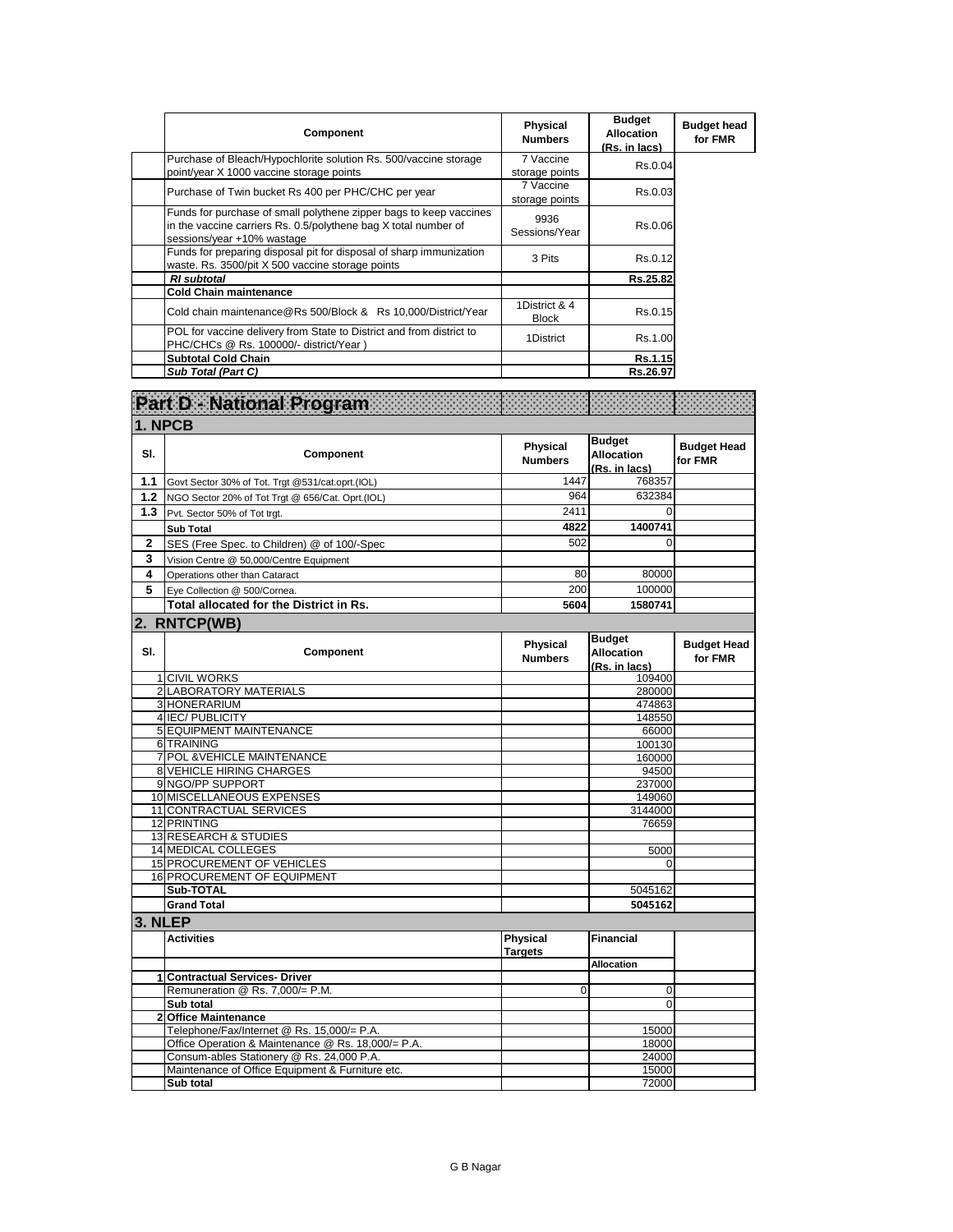|            | Component                                                                                                | <b>Physical</b><br><b>Numbers</b> | <b>Budget</b><br><b>Allocation</b><br>(Rs. in lacs) | <b>Budget head</b><br>for FMR |
|------------|----------------------------------------------------------------------------------------------------------|-----------------------------------|-----------------------------------------------------|-------------------------------|
|            | 3 Mobility-                                                                                              |                                   |                                                     |                               |
|            | Vehicle operation / hiring of 1 Vehicle @ Rs 75000 P.A.<br>Sub total                                     |                                   | 75000<br>75000                                      |                               |
|            | 4 Training                                                                                               |                                   |                                                     |                               |
|            | 4 Days' Training of newly recruited Medical Officers @ Rs 28,000 per<br>batch of 30 trainees             | 18                                | 16800                                               |                               |
|            | 3 Days' Training of newly recruited Health Workers @ Rs 24,000 per<br>batch of 30 trainees               | 0                                 | 0                                                   |                               |
|            | 2 Days' Refresher Training of Medical Officers @ Rs 16,000 per<br>batch of 30 trainees                   | 30                                |                                                     |                               |
|            | 2 Days' Refresher Training of Health Workers @ Rs 16,000 per<br>batch of 30 trainees                     | 60                                | 48000                                               |                               |
|            | Sub total                                                                                                |                                   | 64800                                               |                               |
|            | 5 Procurement<br>Supportive medicines and other items for patients @ Rs39 per patient<br>under treatment |                                   | 3100                                                |                               |
|            | Splints, Crutches, Items for Deformity Patients Rs. 15/= per patient<br>under treatment                  |                                   | 2000                                                |                               |
|            | Patient Welfare Rs. 26/= per patient under treatment                                                     |                                   | 2000                                                |                               |
|            | Printing of forms @ Rs. 39/= per patient under treatment                                                 |                                   | 3100                                                |                               |
|            | Sub total                                                                                                |                                   | 10200                                               |                               |
|            | <b>6 IEC Activities</b>                                                                                  |                                   |                                                     |                               |
|            | Rallies @ Rs. 5,000/= each<br>School Quiz @ Rs. 1000/= each                                              | 2<br>10                           | 10000<br>10000                                      |                               |
|            | IPC workshops of ASHA @ Rs. 5000/= each                                                                  | 2                                 | 10000                                               |                               |
|            | Health Mela in local festivals, Melas etc. @ Rs. 5,000/= each                                            |                                   | 5000                                                |                               |
|            | Sub total                                                                                                |                                   | 35000                                               |                               |
|            | 7 Urban Leprosy Project                                                                                  |                                   |                                                     |                               |
|            | Supportive Medicines                                                                                     |                                   |                                                     |                               |
|            | Monitoring & Supervision<br>MDT delivery & follow-up services                                            |                                   |                                                     |                               |
|            | Sub total                                                                                                |                                   | $\mathbf 0$                                         |                               |
|            | 8 Incentive to Ashas                                                                                     |                                   | 8400                                                |                               |
|            | 9 Review Meetings                                                                                        |                                   | 18000                                               |                               |
|            | 10 Disability Prevention & Medical Rehabilitation                                                        |                                   |                                                     |                               |
|            | Screening Camp for selection of RCS patients                                                             |                                   | 0                                                   |                               |
|            | Screening Camp - miscellaneous expenses<br>Screening Camp- Self Care Kits & patient Welfare items        |                                   | 0<br>0                                              |                               |
|            | Sub total                                                                                                |                                   | 0                                                   |                               |
|            | 11 Cash Assistance                                                                                       |                                   |                                                     |                               |
|            | Cash assistance- POL for Vehicle                                                                         |                                   | 25000                                               |                               |
|            | Cash assistance- TA DA for Leprosy Staff                                                                 |                                   | 30000                                               |                               |
|            | Sub total                                                                                                |                                   | 55000                                               |                               |
|            | <b>Grand Total</b>                                                                                       |                                   | 338400                                              |                               |
|            | 4. NVBDCP                                                                                                |                                   |                                                     |                               |
| Sl.<br>No. | <b>Activity Proposed</b>                                                                                 | Physical<br><b>Numbers</b>        | <b>Budget</b><br>Allocation (Rs.<br>In lacs)        | <b>Budget head</b><br>for FMR |
|            | 1 DBS (Domestic Budgetary Support)                                                                       |                                   |                                                     |                               |
|            | 1.1 Malaria                                                                                              |                                   |                                                     |                               |
|            | Incentive to ASHA                                                                                        |                                   |                                                     |                               |
|            | Training                                                                                                 |                                   |                                                     |                               |
|            | Monitoring & Supervision                                                                                 |                                   | 45000                                               |                               |
|            | BCC/IEC Anti Malaria Month                                                                               |                                   | 20000                                               |                               |
|            | Malaria: Total                                                                                           |                                   | 65000                                               |                               |
|            | 1.2 Elimination of Lymphatic Filarisis                                                                   |                                   |                                                     |                               |
|            | Training of MO's                                                                                         |                                   |                                                     |                               |
|            | <b>Training of Paramedical /Supervisor</b>                                                               |                                   |                                                     |                               |
|            | Night Survey                                                                                             |                                   |                                                     |                               |
|            | POL/Mobility                                                                                             |                                   |                                                     |                               |
|            |                                                                                                          |                                   |                                                     |                               |
|            | Training of drug Disrtibuters<br>Honorarium of drug distributers                                         |                                   |                                                     |                               |
|            | Honorrium of Supervisors                                                                                 |                                   |                                                     |                               |
|            | <b>Morbity Management</b>                                                                                |                                   |                                                     |                               |
|            |                                                                                                          |                                   |                                                     |                               |